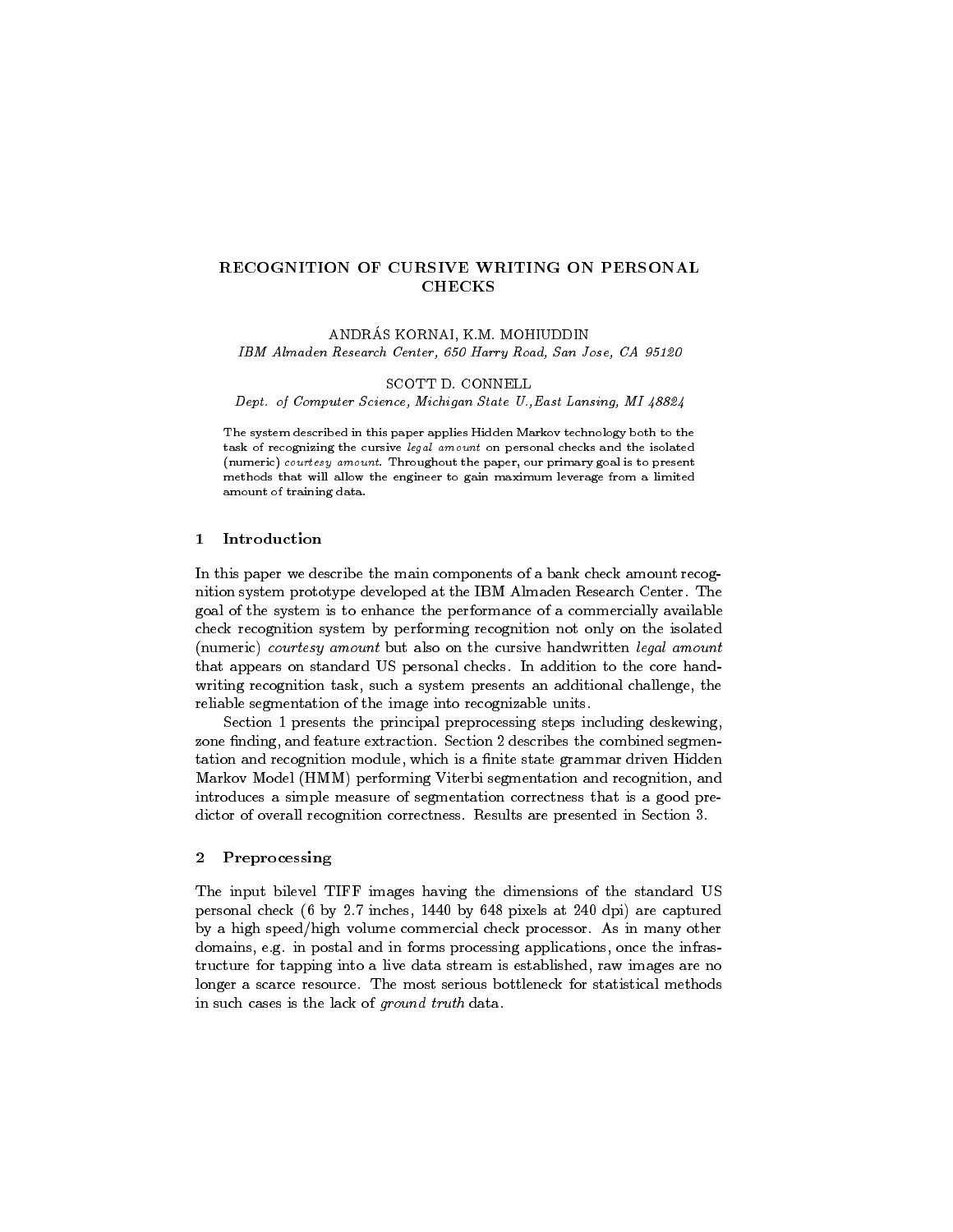For example, fully automatic training of a skew estimator would require an independent source of skew angle: either a perfect automatic deskewer that is already available (in which case the point of training a new one is moot) or, more realistically, a human using a protractor. Since manual estimation of skew angle is rather labor-intensive, we could only gather a small seed set of skew-truthed images. While the skew estimator that we debugged and refined starting with this seed set uses fairly standard methods (a variant of the Postl method<sup>1</sup> enhanced by calculations based on beginning- and endpoints of horizontal black pixel runs), the bootstrap methodology itself is worth describing, as it was used throughout the development of the system.

Stage 0 is the manual creation of a seed set, and the development of a working prototype. In stage  $i$ , a larger current set is generated using the stage  $i-1$  module and verifying its output both by manual spot-checking and by passing it to subsequent modules. Systematic errors are corrected in the current set, and the stage <sup>i</sup> module is trained/debugged using this set.

Errors in skew detection were often detectable as statistical anomalies (outliers) after feature extraction  $-$  in a system of pipelined modules, errors of early modules that do not show up as statistical anomalies later in the pipeline tend to be irrelevant.

The second module of our pipeline is the zone finder, which deploys the same algorithm<sup>2</sup> with different settings for the legal and the courtesy zones. The legal zone is found chiefly on the basis of the preprinted legal and pay\_to lines on the check, which are generally detectable as peaks in the row projections along the skew angle. The courtesy zone can be detected from the valleys (lack of black pixels) in the row projections. Starting from a seed set of a few dozen images, the stage 1 zone finder was developed over several hundred, and the stage 2 zone finder over several thousand images.

The third module, feature extraction, simulates the temporal progression found naturally in speech and dynamic handwriting data by spatial progression along the  $x$  axis. A sliding window of height  $h$ , width  $w$ , and slant  $k$  is used to sample the image with stepsize  $s$ . In most experiments, the height of the zone is normalized to 24, 12, or 6, by means of subsampling. In linear subsampling, every <sup>c</sup> horizontal lines are replaced by a single horizontal line which has a black pixel wherever any of the original lines had black. In nonlinear subsampling, <sup>c</sup> increases with the distance from the regions of greatest interest, so that descenders and ascenders get squeezed into fewer lines than strokes within the central region. In either case, blackness-preserving subsampling can be replaced by computing an average gray value. The result is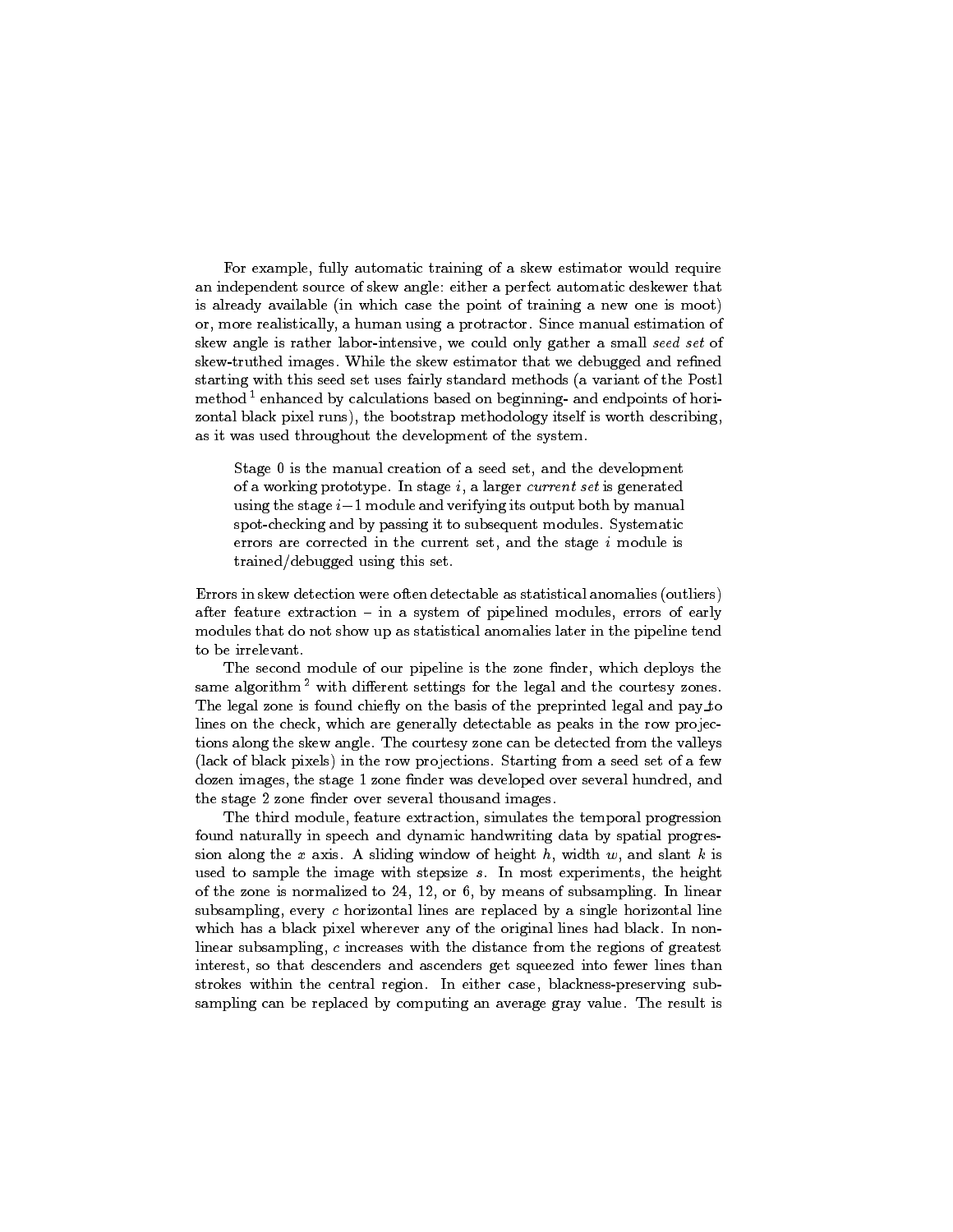a vector of  $h/c$  dimensions providing a crude grayscale image of the original window. Currently width is 16 or 8, and the stepsize is 8 or 4, so that every point appears in exactly two halfway overlapping windows. To further reduce the dimensionality for the HMM stages (as well as for other algorithms), principal component analysis was performed. Using the IBM Hawthorne on-line recognition system<sup>3</sup> we projected the feature vectors onto the space spanned by the eigenvectors corresponding to the  $d$  largest eigenvalues of the overall covariance matrix. In most experiments, <sup>d</sup> is between 8 and 32.

#### 3 3 Segmentation and recognition

In traditional OCR systems segmentation and recognition are performed by two separate modules. The segmenter analyzes the image using connected components and other heuristics, and passes the coordinates of the bounding boxes to the recognizer. Typically, several segmentation alternatives are proposed by the segmenter, and the recognizer acts in part as a postprocessor that rejects segmentation hypotheses that contain unrecognizable (or recognizably wrong) image segments. In HMM-based systems the segmentation and the recognition are performed in parallel, in a Viterbi search that takes into account not only the segmentation alternatives and their recognition scores, but also the combinatorial restrictions characteristic of the domain sublanguage. Of the three systems A,B,C voted here, system C is a traditional handprint digit recognizer enhanced by special symbols (such as the \$ sign and the "c" (century) sign for two tightly written zeros) and heuristics specific to the cour $t$ esy amount domain. System A is the HMM legal amount recognizer  $\tau$  and system B is a courtesy amount recognizer also employing HMM technology.

In our experience, the overall success rate of the system can be expressed as a product of two factors: the success rate of the segmenter and the success rate of the recognizer. More formally, given an unsegmented image  $I$  such as the courtesy or the legal field, let us denote the portion falling between  $x$ coordinates s and s  $\left\| \textbf{by 1}(s, s) \right\|$ . Assume correct segmentation  $s_0, s_1, ..., s_n$  , and correct labels  $l_i = L(I(s_{i-1}, s_i))$  for  $i = 1, ..., n$ . If the segmenter returns the segmentation  $t_0, t_1, ..., t_m$  with probability  $P(t_0, t_1, ..., t_m|I)$  and the recognizer returns the label r with probability  $Q(r|I(s, s'))$ , the probability of correct recognition is

$$
\sum_{m=1}^\infty\int\limits_{t_0,\ldots,t_m}\hspace{-3mm}\cdots \int\limits_{t_m} P(t_0,\ldots,t_m|I) \prod_{i=1}^m Q(l_i|I(t_{i-1},t_i)) dt_i
$$

 $m$  denotes the number of segments returned by the segmenter and the integral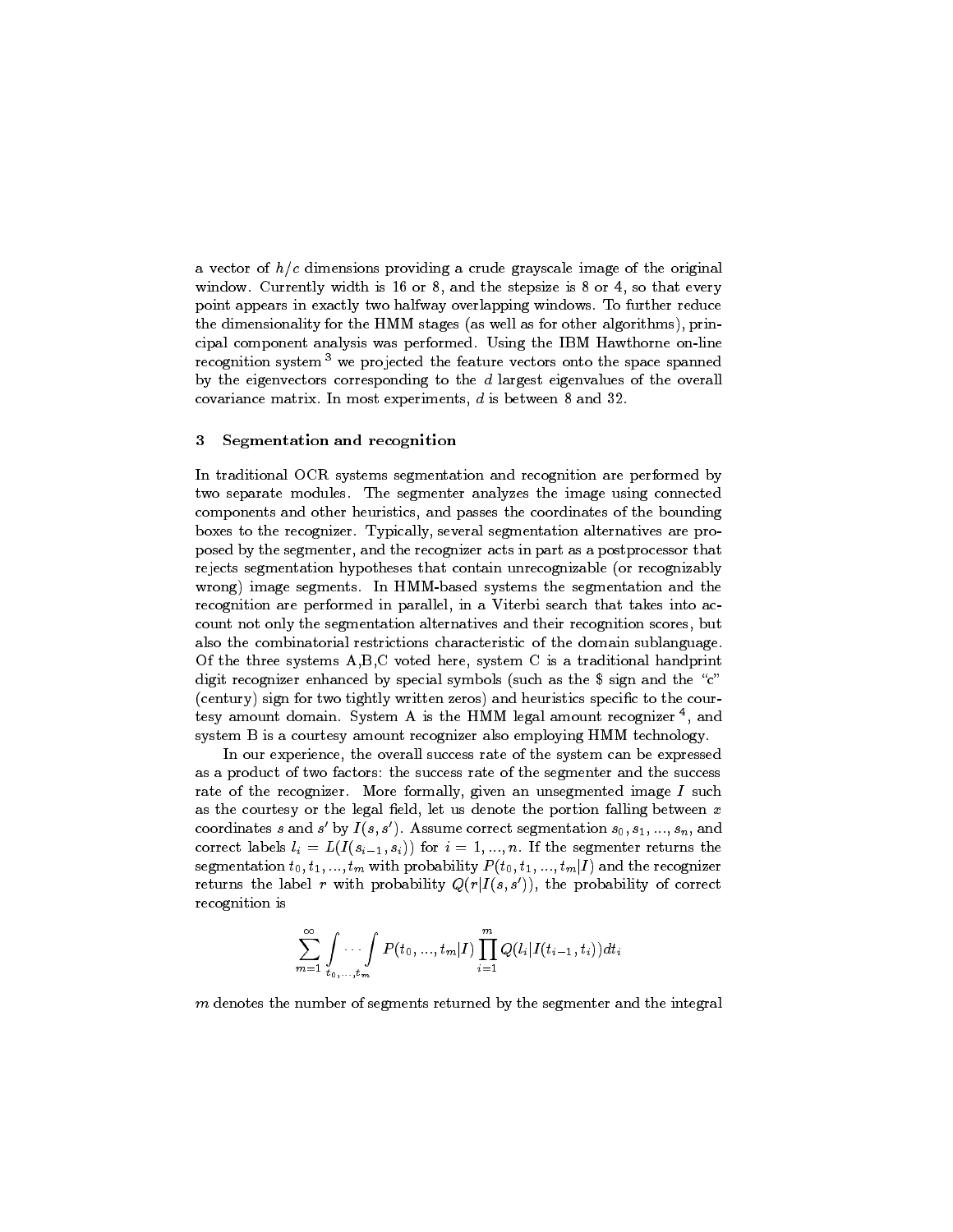is taken over all segmentation hypotheses with  $m$  segments. If the recognizer performs no segmentation (i.e. it never returns a recognition hypothesis with zero or with more than one segment in the output) and the effects of postprocessing are not counted here, the only term in the series that will actually contribute to the probability of correct recognition is the one for  $n = m$ . In that term, the probabilities  $Q(l_i | I(t_{i-1}, t_i)$  fall off rapidly if  $t_{i-1}$  and  $t_i$  are far from  $s_{i-1}$  and  $s_i$  respectively, so the only volume of n-space that we need to consider in evaluating the integral is a small n-cube given by points  $t_0, t_1, ..., t_n$ satisfying  $|t_i - s_i| \leq R$  for all  $0 \leq i \leq n$ . The maximum r of  $|t_i - s_i|$  is therefore a good measure of error for any given segmentation  $t_0, t_1, ..., t_m$  relative to the the ground truth  $s_0, s_1, \ldots, s_n$ .

It is well known that heuristic algorithms (e.g. searching for peaks and valleys) for character level segmentation of cursive writing are not reliable enough for statistical pattern matching. What is perhaps more surprising is that seg menting cursive writing at the word level already poses serious difficulties for such heuristic segmenters. To get a better sense of the overall difficulty of the problem, we computed  $r$  for a large test set, and plotted what percentage of the images that have  $r$  below a tolerance of  $4,8,...$  pixels.



Figure 1: Segmentation error as a function of tolerance

As Fig. 1 shows, human segmenters compared to "ground truth" provided by other human segmenters will get about 50% of the images correct for very narrow tolerance  $(r < 4)$ , but their results are consistent with one another for over 90% of the cases if we tolerate 16 pixels error  $(1.7 \text{ mm})$ . Segmenters based on the usual heuristics employing connected components and vertical projection profiles will get no more than 4% of the images correct within  $r < 32$ pixels (3.4 mm, comparable to average character width in our sample). This number is so low because the task of finding the left edge of the first content word and the right edge of the last content word requires a rudimentary ability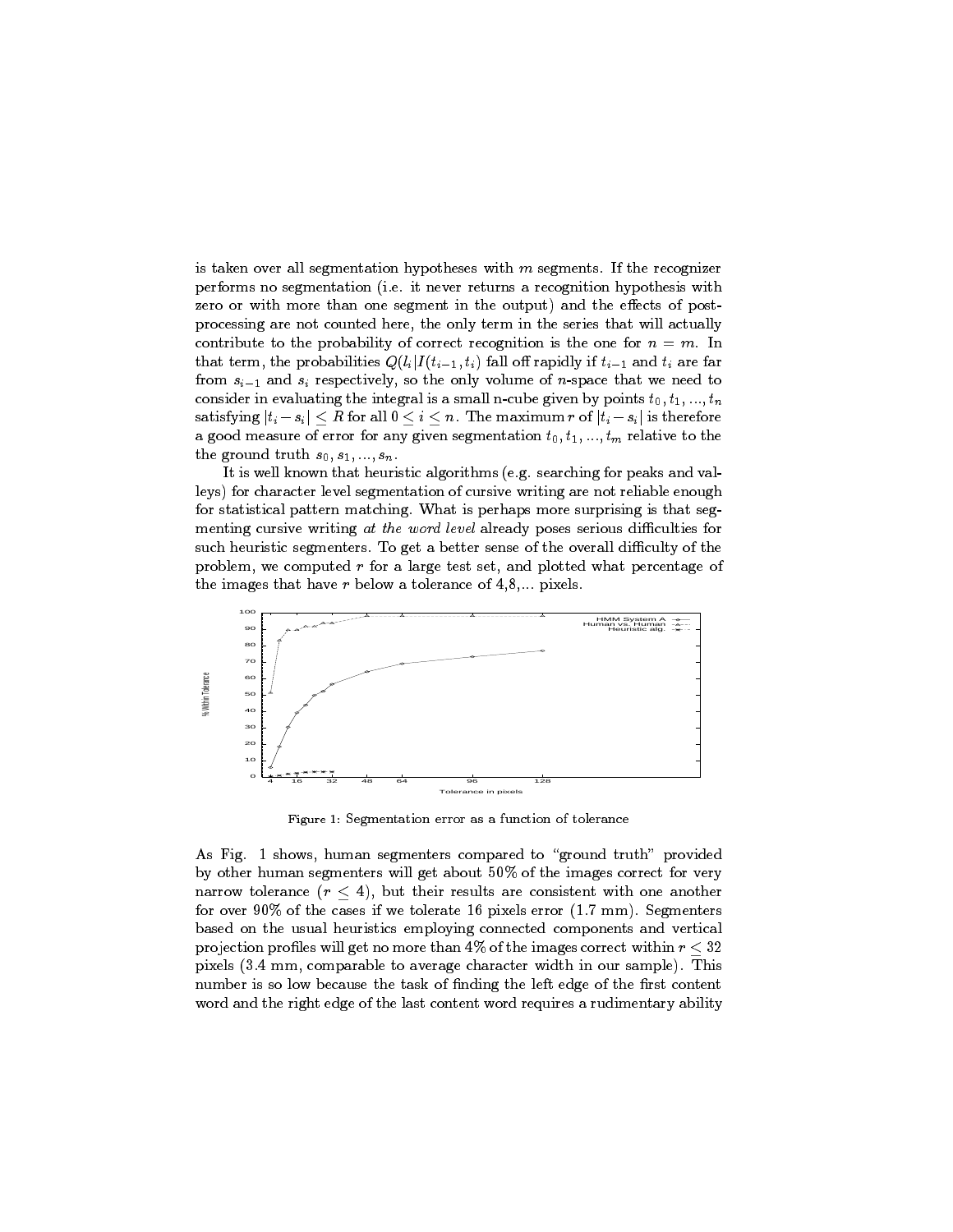to distinguish content words such as "fifteen" from function words like "and" or "cents". The ability of performing segmentation and recognition in parallel is what distinguishes HMM systems such as System A, which is over 55% correct within  $r < 32$  pixels, from more traditional heuristics-based systems.

Legal field images contain a great deal of noise. In addition to the handwritten content and function words, checks will contain non-numeric written material, such as "&" or the horizontal line used to fill spaces, preprinted material, such as the word DOLLARS and portions of the text PAY TO THE order of hanging down from the line above. They also contain edge noise, partly preserved from the preprinted box that surrounds the body of the check, and partly created by the scanning process itself. In the grammar describing the sublanguage of the check domain, the start symbol is rewritten as *Enoise* Lnoise Body Lnoise (FR) Lnoise DOLLARS Lnoise Enoise  $\text{-}$  only the Body refers to material with actual numerical content that we wish to recognize.

To bootstrap word-level truthing, first a seed set of two thousand images were manually segmented from beginning to end, and an HMM recognizer was trained. In stage 1, we used the stage 0 HMM to segment the images and select only the body. This way, the average length of the image to be handsegmented was reduced by two-thirds, and valuable human resources no longer had to spent on hand-segmenting irrelevant material. The stage 1 HMM, trained on several thousand images, was applied in a similar fashion in stage 2, when slant-estimation and correction was first applied. In earlier stages, estimation of the slant would have been problematic, because only the content words present a consistent slant profile.

# 4 Results

Figure 2 shows the error rate (plotted on the y axis) as a function of reject rate (plotted on the x axis) for system C in standalone mode and in combination with A or B. The raw character error rate of system C is over 9.7%, so the whole courtesy field, which has on the average 4.12 content characters (plus the decimal point) is not expected to be correct in more than 60% of the cases. By aggressively rejecting 76% of the input checks, those where the recognizer produces less than full condence output, system C can be made to perform at a 2.56% field error rate. By voting with system B, which has a  $25.9\%$  raw character error rate, the same  $2.56\%$  field error can be accomplished at a  $59\%$ reject rate i.e. we can nearly double the number of accepts.

As can be seen from Figure 2, the error-reject curve for  $A+C$  lies significantly below the C curve. At 50% rejection, system C had 4.18% error, while the combined system has 2.75%, less than two-thirds of the original error. To